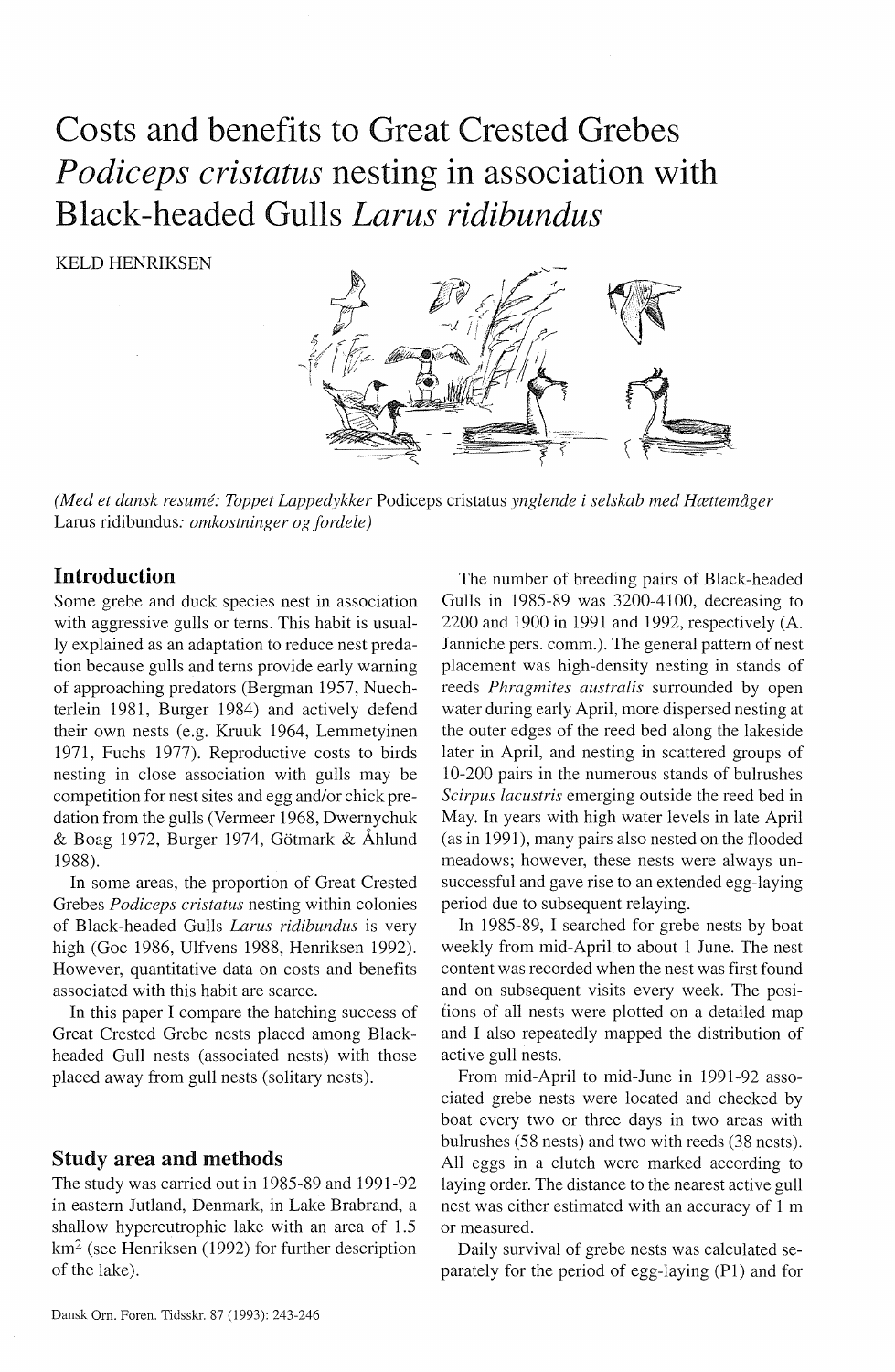Tab. 1. Estimated daily survival (±SE) during egg-laying (Pl) and after egg-laying (P2) of Great Crested Grebe nests placed among (associated) and away from (solitary) Black-headed Gull nests, 1985-89. Nest-days are the total number of days for which the sample of nests was under observation.

*Overlevelse pr dag (±SE) under æglægningen ( P 1) og efter æglægningen ( P2) af reder af Toppet Lappedykker placeret mellem hættemågereder og for sig selv 1985-89. Rededage er summen af observationsperioderne for de enkelte reder.* 

| Nest placement<br>Redeplacering     | During egg-laying Under æglægningen |                       |                       | After egg-laying <i>Efter æglægningen</i> |                       |                       |
|-------------------------------------|-------------------------------------|-----------------------|-----------------------|-------------------------------------------|-----------------------|-----------------------|
|                                     | <b>Nests</b><br>Reder               | Nest-days<br>Rededage | P1                    | <b>Nests</b><br>Reder                     | Nest-days<br>Rededage | P2                    |
| Associated<br>Mellem hættemågereder | 298                                 | 1221                  | $0.961 (\pm 0.006)$   | 347                                       | 4575                  | $0.990 (\pm 0.002)$   |
| Solitary<br>For sig selv            | 45                                  | 206                   | $0.884 \ (\pm 0.022)$ | 38                                        | 453                   | $0.958 \ (\pm 0.009)$ |

the period after egg-laying (P2) according to Mayfield ( 1975). Incubation was assumed to take 28 days (7 days during egg-laying and 21 days after egg-laying), so hatching success was calculated as  $P1^7 \times P2^{21}$ . In 1991-92, when grebe eggs were marked, daily loss rates of individual eggs were calculated according to Mayfield (1975). Calculation of standard errors of daily nest survival and egg loss followed Hensler & Nichols (1981), and I tested for differences by using twotailed z-tests. Other statistical tests referred to are described in Siegel & Castellan (1988).

### **Results**

#### **Nest placement and frequency of association**

In 1985-89, all the associated grebe nests were placed less than 30 m away from gull nests and usually in groups of 3-36 nests. Median group size of associated nests did not differ significantly between years (Kruskal-Wallis test,  $H = 2.14$ , df = 4, n.s.) and was six nests for all years combined. All the solitary nests were well-dispersed and during all years the mean distance to gull nests was 240 m (range 60-560 m,  $N = 63$ ).

The mean proportion of grebe pairs associated with gulls was  $88\%$  (range  $81\%$  in 1989 to 93% in 1985, 69-94 pairs); the difference between years is not significant ( $\chi^2$  = 9.22, df = 4, n.s.).

#### **Clutch size and hatching succes**

Overall, the start of egg-laying in solitary nests ranged from 11 April to 20 May and mean clutch size  $\pm$  SD was 4.2 $\pm$ 0.83 (N = 25); mean size of clutches in associated nests initiated during the same period was  $4.0\pm0.89$  (N = 146). In 1987 (mean clutch size  $4.6\pm0.52$ , N = 8 for solitary

nests vs.  $4.4\pm0.89$ , N = 53 for associated nests) and 1988 (4.1±0.78, N = 9 vs. 3.8±0.89, N = 54), sample sizes permitted a statistical comparison of clutch size. The median clutch size, however, did not differ significantly between solitary and associated nests (Wilcoxon test, two-tailed,  $z = 0.73$ , n.s. in 1987 and  $z = 1.21$ , n.s. in 1988).

Mean nest survival of associated nests during egg-laying and after egg-laying was 0.961 and 0.990 nests surviving per day, respectively; for solitary nests it was 0.884 and 0.958 nests surviving per day, respectively (Tab. 1). Hatching success, thus, was  $61\%$  for associated nests and  $17\%$  for solitary nests. The difference in daily nest survival between associated and solitary nests is statistically significant, both during egg-laying  $(z = 3.35,$  $p \leq 0.001$ ) and after egg-laying  $(z = 3.30,$  $p < 0.001$ ). Egg predation accounted for 89% (124/139) of all nest failures and wave action accounted for  $11\%$  (15/139). A few nests, however, may have been abandoned before predation of eggs took place.

#### **Egg losses in associated nests**

In 1991-92, the mean distance from associated nests to nearest gull nest was 3.3 m (range 0.6-16 m,  $N = 96$ ), with 83% of nests less than 5 m away from gull nests.

Egg losses due to flooding only occurred in 1991 following a rapid and prolonged increase in the water level in late April (mean 9 cm per day for seven days). Usurpation of grebe nests by gulls accounted for 46% (0.030/0.065) of total daily egg loss rate during egg-laying (Tab. 2). Nine grebe nests were usurped by gulls (in two, the grebe eggs were covered with new nest material; in another two, one grebe egg was found nearby in the water; in five, the grebe eggs disappeared completely). One gull egg was found in an active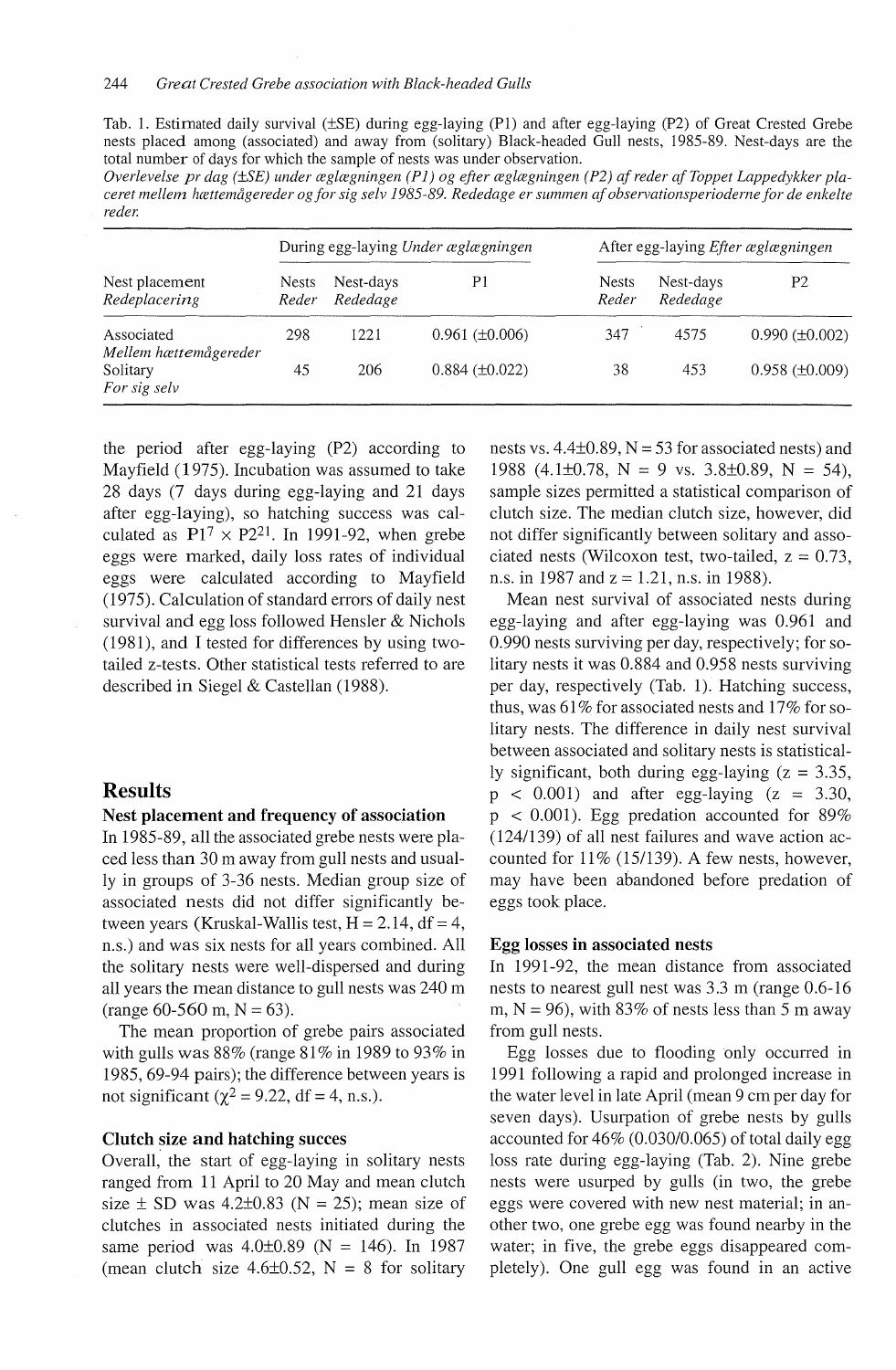Tab. 2. Estimated daily rates of egg loss (±SE) in nests of Great Crested Grebes placed among Black-headed Gull nests, 1991-92. Egg-days are the total number of days for which the sample of individual eggs was under observation.

| Dagligt ægtab (±SE) i reder af Toppet Lappedykker placeret mellem hættemågereder 1991-92. Ægdage er summen |  |  |
|------------------------------------------------------------------------------------------------------------|--|--|
| af observationsperioderne for de enkelte æg.                                                               |  |  |

|                                                   | During egg-laying<br>Under æglægningen | After egg-laying<br>Efter æglægningen |
|---------------------------------------------------|----------------------------------------|---------------------------------------|
| Causes of losses Årsager til ægtab                |                                        |                                       |
| Nest flooded Rede oversvømmet                     | $0.006 \ (\pm 0.003)$                  | $0.010 (\pm 0.002)$                   |
| Nest usurped by gulls Rede overtaget af måger     | $0.030$ ( $\pm 0.007$ )                | $0.001 (\pm 0.001)$                   |
| Egg predated Æg præderet                          | $0.009$ ( $\pm 0.004$ )                | $0.003$ ( $\pm 0.001$ )               |
| Clutch predated Ægkuld præderet                   | $0.013 \ (\pm 0.005)$                  | $0.002$ ( $\pm 0.001$ )               |
| Egg rolled out $\mathcal{L}$ g trillet ud af rede | $0.007 (\pm 0.004)$                    |                                       |
| No. egg-days $\mathcal{E}$ gdage                  | 540                                    | 3369                                  |
| Total daily rate of loss Totale daglige ægtab     | $0.065 \ (\pm 0.011)$                  | $0.017 (\pm 0.002)$                   |

grebe nest, but was missing three days later. Daily egg loss due to nest usurpation by gulls was significantly higher during egg-laying than after egglaying  $(z = 3.89, p < 0.001$ ; Tab. 2).

Great Crested Grebes also dumped eggs in nests of conspecifics. This occurred in 5% (5/96) of nests (in one during egg-laying, in four after egglaying). Finally, three grebe eggs were dumped in active gull nests.

## **Discussion**

In Lake Brabrand, Great Crested Grebes nesting in association with Black-headed Gulls were more successful in hatching their eggs than solitarily nesting grebes. Similar results were obtained in Poland by Goc (1986), who found a higher survival of associated nests (58%) than of solitary nests  $(28\%)$ . In a coastal area in western Finland, however, there was no difference in total egg loss between associated and solitary pairs, but losses due to egg predation were smaller among associated pairs (Ulfvens 1988).

So far only hatching success has been considered as a measure of reproductive success, and there remains the possibility that grebe chicks from associated nests suffer predation from the gulls during the hatching period. Other measures of reproductive success (e.g. the probability that a nesting attempt will produce chicks leaving the nesting area) may therefore lead to a somewhat different result. However, although some individual Black-headed Gulls in some colonies seem to specialize in eating eggs and small chicks of associated Sandwich Tems *Sterna sandvicensis* (e.g. Van den Assem 1954, Fuchs 1977, Veen 1977) serious preying upon grebe chicks has never been seen.

The frequency of solitary pairs did not decrease during the study years although they fared worse with regard to hatching success. Solitary pairs often had large well-built nests in well-developed stands of reeds, bred early, and had large clutches, indicating that they were not inferior to associating pairs in quality, age or other respects. Because of high breeding density in Lake Brabrand it was impossible without individually marked birds to determine whether pairs were consistently solitary or associated with gulls when renesting during successive years or during the same season. However, in places where single pairs nested, Ulfvens ( 1988) found that nesting in the same suitable sites during successive years was common, even after one or two years of total nest failure.

Usurpation of nests by gulls was a major cause of egg loss in associated grebe nests during egglaying. Other reproductive costs to associated pairs due to the presence of gulls were egg dumping in nests of conspecifics (probably due to clumped nesting near gulls) and gulls. Since most egg dumping in conspecific nests was observed in nests containing complete clutches it was probably accidental and dumped eggs were unlikely to produce hatchlings. In ducks egg dumping can reduce hatching success through egg breakage, egg displacement, inefficient incubation, or nest desertion (e.g. Weller 1959, Joyner 1976, Pienkowski & Evans 1982).

Even if nesting in close proximity to gulls inflicted some loss of eggs or nests on Great Crested Grebe pairs, these reproductive costs were more than offset by other factors, leading to a higher nest survival of associated nests. Nesting in association with Black-headed Gulls, thus, seems to be beneficial, at least to Great Crested Grebes.